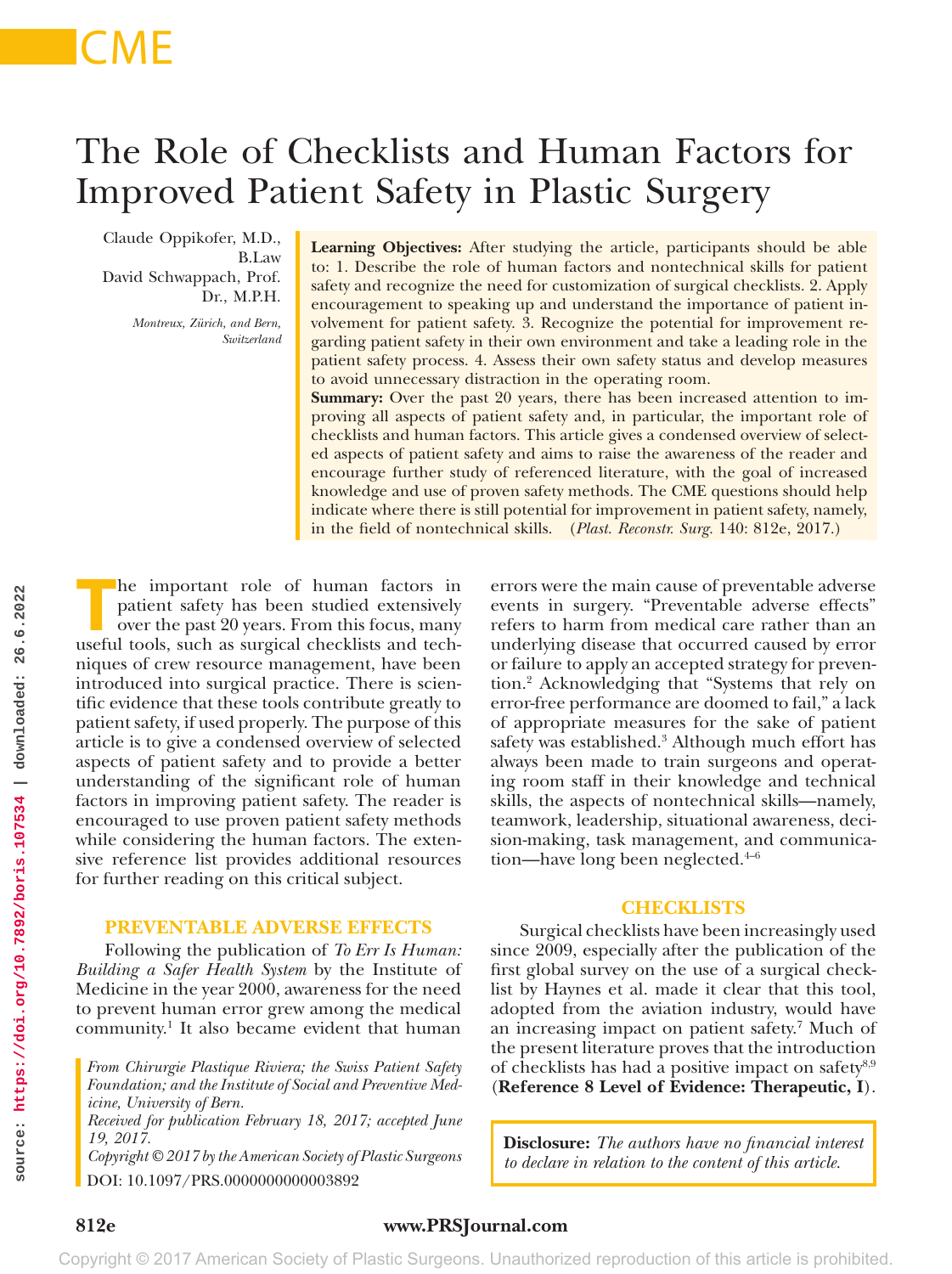However, there have also been critical reports on their effect.10–12 Careful analysis of these reports shows that the lack of positive impact was because of the expectation of immediate measurable results after the introduction of the safety checklist, when in reality, the process represents a gradual, step-by-step improvement plan. Furthermore, success can be achieved only if the leadership pays close attention to the quality of the checklists and the performance of the teams that use them. Furthermore, it is well documented that "safety checklists are beneficial for operating room teamwork and communication and this may be one mechanism through which patient outcomes are improved."13

It is important to note that the World Health Organization, when it introduced its surgical checklist in 2009, indicated that "This checklist is not intended to be comprehensive. Additions and modifications to fit local practice are encouraged."14 In addition, the implementation manual for checklists emphasizes the necessity of modifying the checklist to promote a culture of safety.15 This indicates that the World Health Organization checklist should be used only as an example or guideline and that a checklist has to be adapted to the specific needs of its users. Or, as Harden says, "While powerful, checklists are not 'one size fits all' and must be customized to local practices, which is especially true in a plastic surgeon's office."16 Furthermore, different surgical specialties, such as plastic surgery, will have different needs, and a checklist will only be well accepted by the surgeons and staff if it is designed by a plastic surgery team.17 Although the support of hospital leadership is essential for the success of any safety measure, a top-down enforcement will create only a false feeling of safety. Acceptance of a checklist comes from participation of the users in the design.

The World Health Organization checklist is essentially a perioperative checklist. Efforts to expand the checklist concept to a "practice checklist" covering the patient's course from initial consultation all the way through postoperative care have been proven to contribute to better safety.<sup>18,19</sup>

With the introduction of surgical checklists, especially after 2009, much importance has been given to filling out a specific form with checkmarks and signatures. This may be useful to monitor the compliance of the users, but documentation and administrative control must not be the purpose of a checklist, as this is contrary to all safety-relevant efforts. Aviation has proven that reading though a checklist without a pen is just as useful. Attempts

to run checklists without check-marking items on a paper with a pen should be encouraged, provided that they fit the needs and culture of a team.20

Implementation of a checklist without team training is not useful. $21,22$  Of course, the concept of a team is completely different in health care, as compared to the military or athletics, for example. For office-based surgery and small surgery centers where a surgeon is in control of staff and their training, it is possible to achieve a concept of true teams. In many other settings, such as large hospitals, it has been noted that, in surgery, teams are actually "teams in name only," because "union work rules, financial constraints, and restriction of flexibility have discouraged most hospital administrations from creating and implementing true teams."23 Teams are put together for each operation. They consist of professional individuals who often barely know each other and who sometimes work together for the first time.<sup>24</sup> They have not been trained together. This makes team behavior challenging. Nevertheless, it should be considered an imperative of surgical leadership to address these difficulties and find innovative solutions that fit into the operating room workplace and its culture.<sup>25</sup> The training for the use of checklists thus contributes to leading surgical ad hoc teams to optimal performance and responsibility of all individuals. Surgeons' leadership is reflected by the fact that as far as surgical safety checklist performance is concerned, it is better when surgeons lead the checklist process and when all team members are present and paused.<sup>26</sup>

Checklist completion has proven to be an essential factor for outcomes. Although mortality was not significantly reduced, Mayer et al. reported that "complications could be prevented if full completion of the checklist was implemented"27 (**Level of Evidence: Therapeutic, II**).

#### **Addressing Human Factors with Crew Resource Management**

Airlines introduced crew resource management, the concept of maximizing effectiveness and safety by optimal use of all available resources of a team, especially the human factor, approximately 40 years ago as an important safety measure.<sup>28</sup> Although the work of a cockpit crew differs in many ways from that of a surgical team, many mental processes used for ensuring safety of the operations are common: communication, situational awareness, stress management, interpersonal interactions, and teamwork. These processes can be improved by crew resource management, which typically addresses nontechnical skills.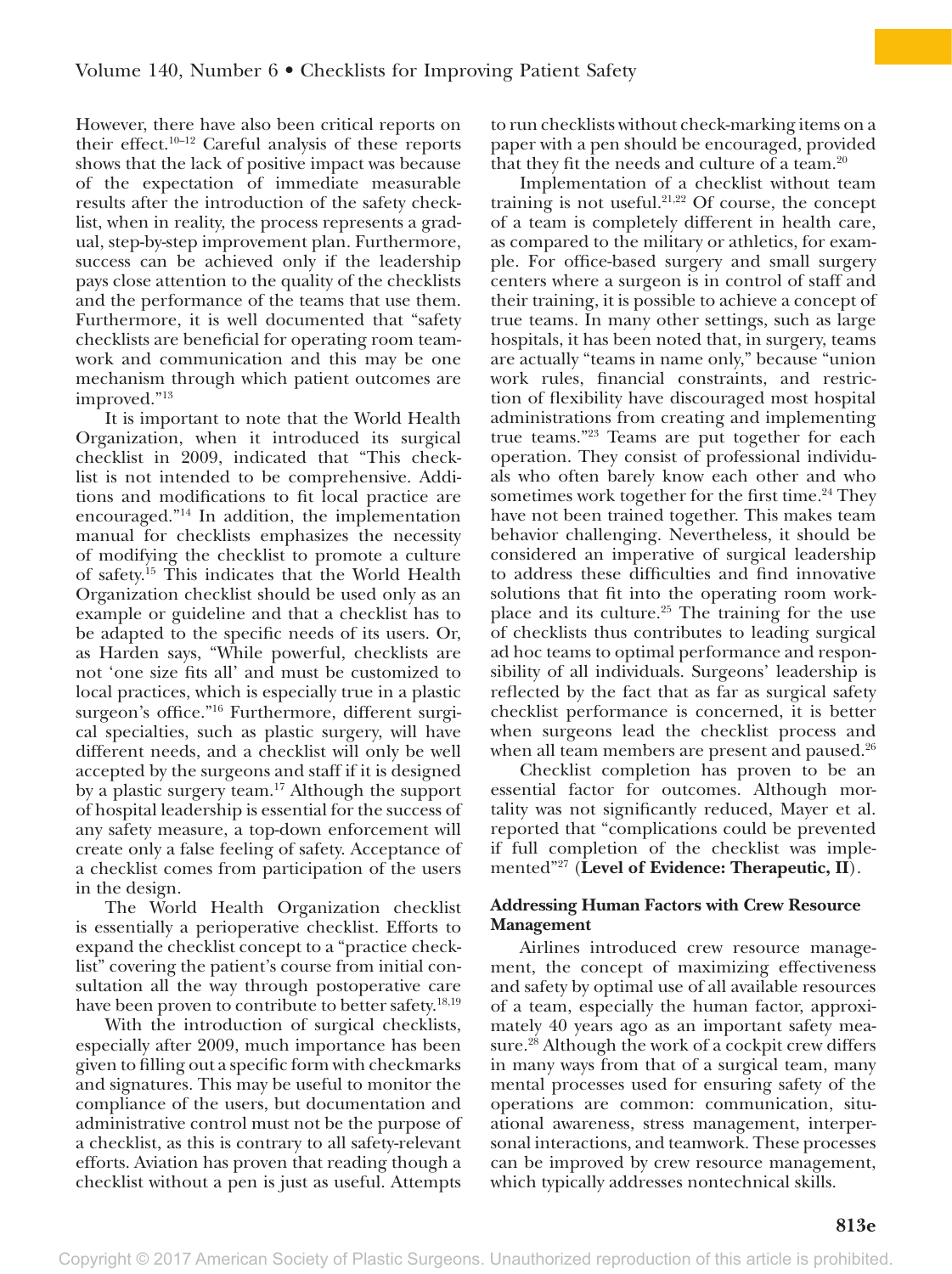Crew resource management programs require time and money, but they have proven to offer a high return on investment.<sup>29</sup>  $\overline{A}$  "crew resource" management crash course" will not produce longterm effects, and it is not enough to think that blindly copying a tool from aviation will improve safety, as we may have tended to believe. The Agency for Healthcare Research and Quality, an agency within the U.S. Department of Health & Human Services, concluded in a recent report that we wrongly were hoping to find solutions to medical errors by simply adopting some techniques drawn from aviation and other "safe industries." On the contrary, "making patients safe will require ongoing efforts to improve practices, training, information technology, and culture. It will need top-down resources and leadership, accompanied by bottom-up wisdom and innovation. It will depend on a strong policy environment that creates appropriate incentives, while avoiding an environment in which providers' enthusiasm and creativity are sapped by an overly rigid, prescriptive bureaucracy and set of rules."30 In summary, it has to be accepted that safety concepts cannot be borrowed and adopted on a 1:1 scale from aviation, but need to be developed by health care specialists for their specific use.

#### **Speaking Up and Stopping the Line**

Speaking up and encouragement to do so can be considered to be an essential element of crew resource management.<sup>31</sup> There are numerous clinical examples to illustrate how speaking up can prevent adverse events.<sup>32</sup> However, there are many reasons why nurses, for example, may not speak up to a surgeon if they notice a problem (i.e., fear of being ridiculed for perhaps being incorrect, or the fear of being blamed by a superior for interfering). In contrast, analysis of problems, major complications, or casualties shows that in a majority of the cases, someone along the line saw an issue arise and did not mention it. Encouragement of speaking up and creating a climate allowing all members of a team to speak up without the risk of being punished is therefore a true act of medical leadership. Patient care is the foremost concern of the operating room staff, and the surgeon should be aware of each team member's contribution to the positive outcome of an operation.

Stopping the line is a technique used in the automobile industry in which all employees on the assembly line have the power and responsibility to stop a process whenever they notice a defect or safety issue on the assembly line.<sup>33</sup> In health

care, and especially in surgery, all team members must be empowered to stop the line if they sense or discover an essential safety breach.34

Structured language can make it easier to speak up and be assertive when it is needed. Using a "script" of set phrases that the team has agreed on in advance can make interactions more predictable and less "personal."35 Although a stopthe-line expression must be clearly understood as such by all members of a team, it is useful that it does not sound too alarming. A typical script to stop the line is, "I need clarity."

#### **Patient Involvement**

Patients are, of course, the ones most motivated to care about their safety. This has been demonstrated by their support for the delivery of safety improvements.36 Therefore, we must not neglect to include patients in our safety protocols. Especially in plastic surgery, where many operations are performed under local anesthesia, it makes sense to involve patients in checklists and encourage them to speak up. This will not break down the doctor-patient relationship, but on the contrary will emphasize the partnership.<sup>37</sup>

#### **Self-Assessment of Safety Status**

All health care professionals should consider their own assessment of their ability to perform correctly a personal responsibility. Such an assessment should be performed before surgery by every member of the team, including the surgeon. This is also the occasion for speaking up about safety-relevant issues. In "Team Strategies & Tools to Enhance Performance & Patients Safety" (Team STEPPS), the Agency for Healthcare Research and Quality gives an example of how such an assessment can be conducted.<sup>34</sup> It must be emphasized that this assessment is a private matter. Obligation to document or report it will be counterproductive. However, in some situations, a team member may be comfortable communicating personal matters to other members of the team (e.g., fatigue).

#### **Fatigue**

Fatigue as a safety issue is well recognized and dealt with in aviation.38 In medicine, it is often neglected and most probably underreported, possibly because of a culture where surgeons feel weak if they admit fatigue. Fatigue must not necessarily prevent someone from working in a surgical team, but it may be something to communicate to other team members. A culture where someone

Copyright © 2017 American Society of Plastic Surgeons. Unauthorized reproduction of this article is prohibited.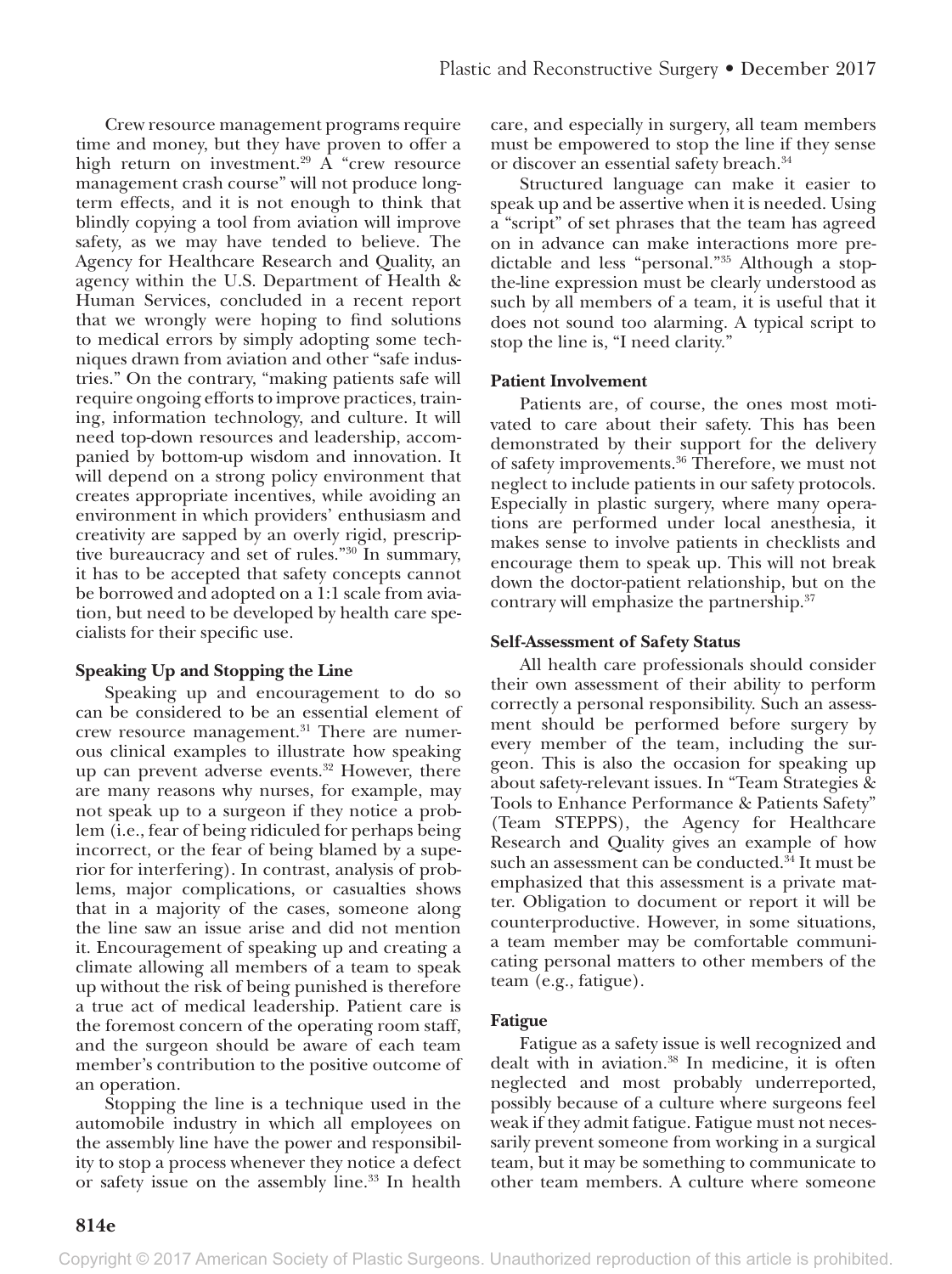is allowed (but not forced) to say "I slept only 3 hours last night because my baby was sick" will create better team performance.

#### **Human Factors in Long Operations**

Plastic surgery often implies long operation times, and human factors have a particular significance. It has been shown that the risk of retained surgical items (a never event!) is higher in longer operations.39 In plastic surgery, where long operations are common, it has been demonstrated that surgery duration is an independent predictor of complications, with a significantly increased risk above 3 hours<sup>40</sup> (Level of Evidence: Therapeutic, **III**). Long operations have several other impacts that can influence patient safety because of human factors.<sup>41</sup> These include a greater number of handovers, pointing to the usefulness of structuring handovers.<sup>42</sup> Fatigue becomes increasingly relevant with prolonged operations and must be dealt with. Planning micropauses during such operations may be a way to prevent fatigue and associated loss of accuracy<sup>43</sup> (Level of Evidence: **Therapeutic, II**). Basic human needs such as eating, drinking, and eliminating become increasingly important with longer operating times and may influence patient safety.<sup>44</sup>

#### **Preoperative Marking and Safety**

It is uncontested that preoperative marking helps to avoid operations of the wrong patient or the wrong side. However, it has other positive effects for patient safety, namely, the fact that it lets the patient participate in the safety measures about his or her surgery and shows the efforts being made. Thus, it is a perfect occasion for patient involvement. A standardized way of marking will help to avoid misunderstandings. Masud et al. recommended the use of an arrow to mark the correct side.<sup>45</sup> This will avoid wrong interpretations. Indeed, an arrow leaves no doubt about which side has to be operated on, whereas a cross could be interpreted as a "no" (Figs. 1 and 2).

The positive impact of preoperative marking should not draw attention away from other safety considerations, namely, hygiene. Rooney et al. tested the use of the same marking pen for a series of patients and found no risk for sterility.46 However, the discussion about the safety of this method is controversial, and other authors do report potential problems.<sup>47,48</sup> Water-based pens especially carry a potential danger of crossinfection.<sup>49</sup> Furthermore, marking pens make microlesions to the skin, which could become



**Fig. 1.** This way of marking the hand to be operated could be interpreted as "Stop, do not operate on the left hand!"



**Fig. 2.** An *arrow* leaves no doubt which hand has to be operated on.

contaminated with hospital germs. Therefore, our recommendation for surgical marking is to use the same criteria as for hand hygiene.<sup>50</sup> Single-use marking pens should thus be recommended for surgical marking.

#### **Smartphone Use and Other Distractions**

Originally, the risks described for patient safety with regard to cell phones have been those of unperceived contamination close to the patient. $51$ With the increased use of personal smartphones, a new dimension of human factors has entered the operating room. Although there is no evidence so far to show that regulating smartphone use in the operating room improves patient safety, it seems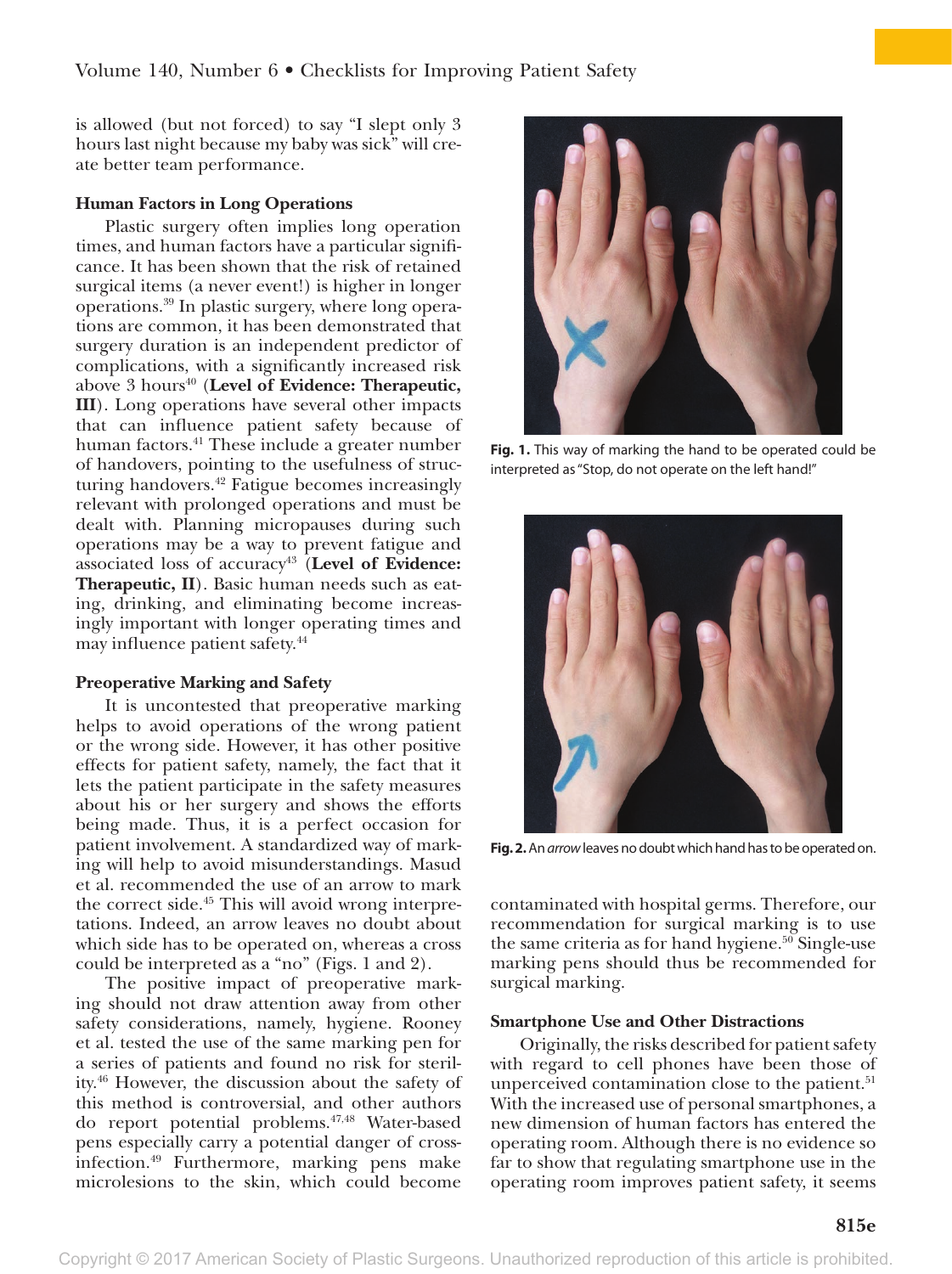to be common sense that the distraction caused by their use, especially if used for texting or writing e-mails, keeps staff from fulfilling other tasks, such as observation of the operation.52–54

Other human-caused distractions have an influence on patient safety, too. An observational study by Wheelock et al. showed that the most prevalent distractions for surgeons were those initiated by external staff, followed by case-irrelevant conversations. Case-irrelevant conversations were associated with poorer team performance. Irrelevant conversations initiated by surgeons were associated with lower teamwork in surgeons. In contrast, Weigl et al. found that case-irrelevant communications may be beneficial for reducing mental fatigue and stress in routine cases, whereas procedural interruptions may contribute to deterioration of surgeons' mental focus.55,56

#### **CONCLUSIONS**

This review of specific topics of patient safety shows there is much potential for improvement in this area. The significance of human factors and nontechnical skills for the safety of patients in all of health care, and especially in surgery, has been demonstrated by many studies. In addition, the introduction of surgical checklists in 2009 has contributed to an increasing consciousness for these and other safety improvement tools. However, further studies are necessary to assess long-term success. It is the hope of the authors that the selected topics covered in this article, along with the CME questions and answers, will help the reader find possible gaps in his or her own activity and encourage further reading about patient safety in the literature referenced here and elsewhere.

> *Claude Oppikofer, M.D., B.Law* Chirurgie Plastique Riviera Grand Rue 3 Montreux 1820, Switzerland [claude@oppikofer.com](mailto:claude@oppikofer.com)

#### **ACKNOWLEDGMENT**

*The authors thank Theresa Feeser, M.B.A., for editorial assistance with this article.*

#### **REFERENCES**

- 1. Institute of Medicine, Committee on Quality of Health Care in America. *To Err Is Human: Building a Safer Health System*. Washington, DC: National Academy Press; 2000.
- 2. Agency for Healthcare Research and Quality. Patient Safety Network (PSNet): Adverse events, near misses, and errors. Available at: [https://psnet.ahrq.gov/primers/primer/34/](https://psnet.ahrq.gov/primers/primer/34/adverse-events-near-misses-and-errors) [adverse-events-near-misses-and-errors](https://psnet.ahrq.gov/primers/primer/34/adverse-events-near-misses-and-errors). Accessed May 13, 2017.
- 3. Leape LL. Error in medicine. *JAMA* 1994;272:1851–1857.
- 4. Agha RA, Fowler AJ, Sevdalis N. The role of non-technical skills in surgery. *Ann Med Surg (Lond.)* 2015;4:422–427.
- 5. Yule S, Flin R, Paterson-Brown S, Maran N. Non-technical skills for surgeons in the operating room: A review of the literature. *Surgery* 2006;139:140–149.
- 6. Flin R, Yule S, Paterson-Brown S, Maran N, Rowley D, Youngson G. Teaching surgeons about non-technical skills. *Surgeon* 2007;5:86–89.
- 7. Haynes AB, Weiser TG, Berry WR, et al.; Safe Surgery Saves Lives Study Group. A surgical safety checklist to reduce morbidity and mortality in a global population. *N Engl J Med*. 2009;360:491–499.
- 8. Haugen AS, Søfteland E, Almeland SK, et al. Effect of the World Health Organization checklist on patient outcomes: A stepped wedge cluster randomized controlled trial. *Ann Surg*. 2015;261:821–828.
- 9. Haynes AB, Berry WR, Gawande AA. What do we know about the safe surgery checklist now? *Ann Surg*. 2015;261:829–830.
- 10. Urbach DR, Govindarajan A, Saskin R, Wilton AS, Baxter NN. Introduction of surgical safety checklists in Ontario, Canada. *N Engl J Med*. 2014;370:1029–1038.
- 11. Reames BN, Scally CP, Thumma JR, Dimick JB. Evaluation of the effectiveness of a surgical checklist in Medicare patients. *Med Care* 2015;53:87–94.
- 12. Leape LL. The checklist conundrum. *N Engl J Med*. 2014;370:1063–1064.
- 13. Russ S, Rout S, Sevdalis N, Moorthy K, Darzi A, Vincent C. Do safety checklists improve teamwork and communication in the operating room? A systematic review. *Ann Surg*. 2013;258:856–871.
- 14. World Health Organization. WHO surgical safety checklist. Available at: [http://www.who.int/patientsafety/safesurgery/](http://www.who.int/patientsafety/safesurgery/checklist/en/) [checklist/en/.](http://www.who.int/patientsafety/safesurgery/checklist/en/) Accessed May 12, 2017.
- 15. World Health Organization. Implementation manual: WHO surgical safety checklist 2009. Available at: [http://apps.who.](http://apps.who.int/iris/bitstream/10665/44186/1/9789241598590_eng.pdf) [int/iris/bitstream/10665/44186/1/9789241598590\\_eng.](http://apps.who.int/iris/bitstream/10665/44186/1/9789241598590_eng.pdf) [pdf](http://apps.who.int/iris/bitstream/10665/44186/1/9789241598590_eng.pdf). Accessed May 12, 2017.
- 16. Harden SW. Six things every plastic surgeon needs to know about teamwork training and checklists. *Aesthet Surg J*. 2013;33:443–448.
- 17. Oppikofer C. Checklists in Plastic Surgery: A Powerful Safety Tool (If Used Correctly!) Plastic Surgery Pulse News, 2012. Available at: [http://safetyculture.ch/page2/files/QMP-](http://safetyculture.ch/page2/files/QMP-Checklist.pdf)[Checklist.pdf](http://safetyculture.ch/page2/files/QMP-Checklist.pdf). Accessed October 5, 2017.
- 18. Rosenfield L. Beyond the checklist: Achieving practice excellence. *Plast Reconstr Surg*. 2012;130:969–970.
- 19. Anger J, Letizio N, Orel M, de Souza Junior JL, dos Santos MM. A preoperative checklist in esthetic plastic surgery. *Rev Bras Cir Plast*. 2011;26:525–529.
- 20. Ong AP, Devcich DA, Hannam J, Lee T, Merry AF, Mitchell SJ. A 'paperless' wall-mounted surgical safety checklist with migrated leadership can improve compliance and team engagement. *BMJ Qual Saf*. 2016;25:971–976.
- 21. Kobler I, Mascherek A, Bezzola P. How patient safety programmes can be successfully implemented: An example from Switzerland (in German). *Z Evid Fortbild Qual Gesundhwes*. 2015;109:132–137.
- 22. Borchard A, Schwappach DL, Barbir A, Bezzola P. A systematic review of the effectiveness, compliance, and critical factors for implementation of safety checklists in surgery. *Ann Surg*. 2012;256:925–933.
- 23. Buchman SR. Are the new changes in our operating rooms really making us safer and better surgeons? *Plast Reconstr Surg*. 2013;131:1205–1206.